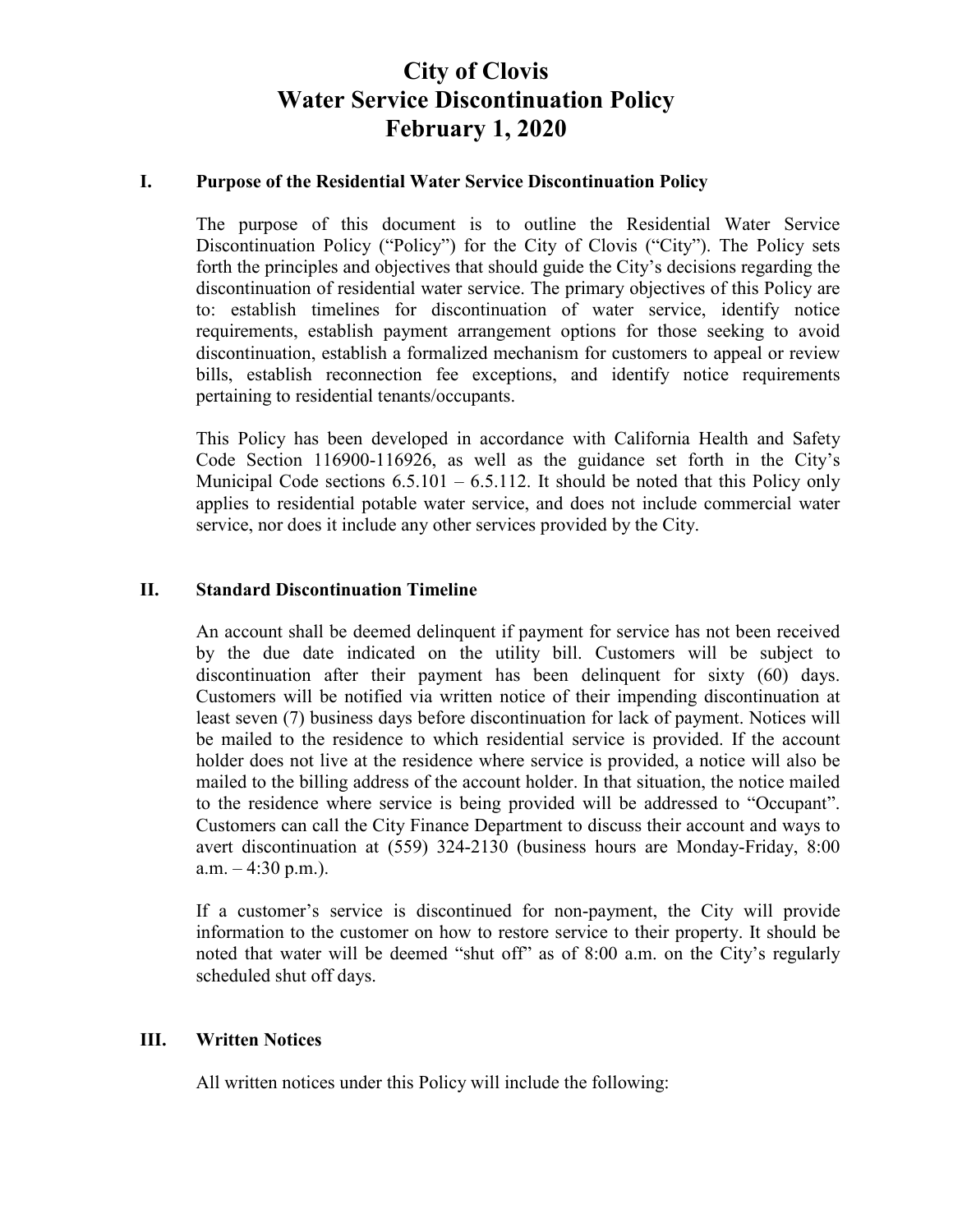# **City of Clovis Water Service Discontinuation Policy February 1, 2020**

- Customer name and address
- Amount of delinquency
- Date by which payment or arrangement for payment is required in order to avoid discontinuation of residential service
- Process to apply for an extension of time to pay the delinquent charges (see Section IV)
- Process by which customer may request a deferred payment or payment arrangement (see Section IV)
- Procedure to petition for bill review and appeal (see Section V)

## **IV. Deferred Payments and Other Payment Arrangements**

Circumstances may arise when customers are unable to make a scheduled residential water service payment. In such circumstances, they may request to defer payment or set up a payment arrangement. The City of Clovis will offer the following:

**Deferred payment** – customers may be granted a one-time deferral of the entire statement balance for a period not exceeding twelve (12) months.

**Payment arrangement** – customers may be granted the opportunity to pay the statement balance over a period not exceeding twelve (12) months. This will be done over weekly, bi-weekly, or monthly installments.

These options will be available to customers one time per twelve (12)-month period. Customers shall fill out and sign any arrangement in a form prescribed by the City. It should be noted that, while a customer is paying a particular billing-cycle balance on either deferred payment or payment arrangement, they must stay current on both the arrangement and the current services.

A customer may be subject to discontinuation of residential water service if they are sixty (60) days late on either their deferred payment or payment arrangement described above, or sixty (60) days late on or their current services payment. Customers will be notified according to Policy Sections II and III of any imminent discontinuations.

## **V. Appeals**

Any customer wishing to appeal their bill, or notice of discontinuation for residential water service, shall direct such appeals, in writing, to the City Clerk at 1033 Fifth Street, Clovis, CA 93612. Appeals of bills must be received no later than the billing due date of the bill being appealed. Appeals of discontinuation of residential water